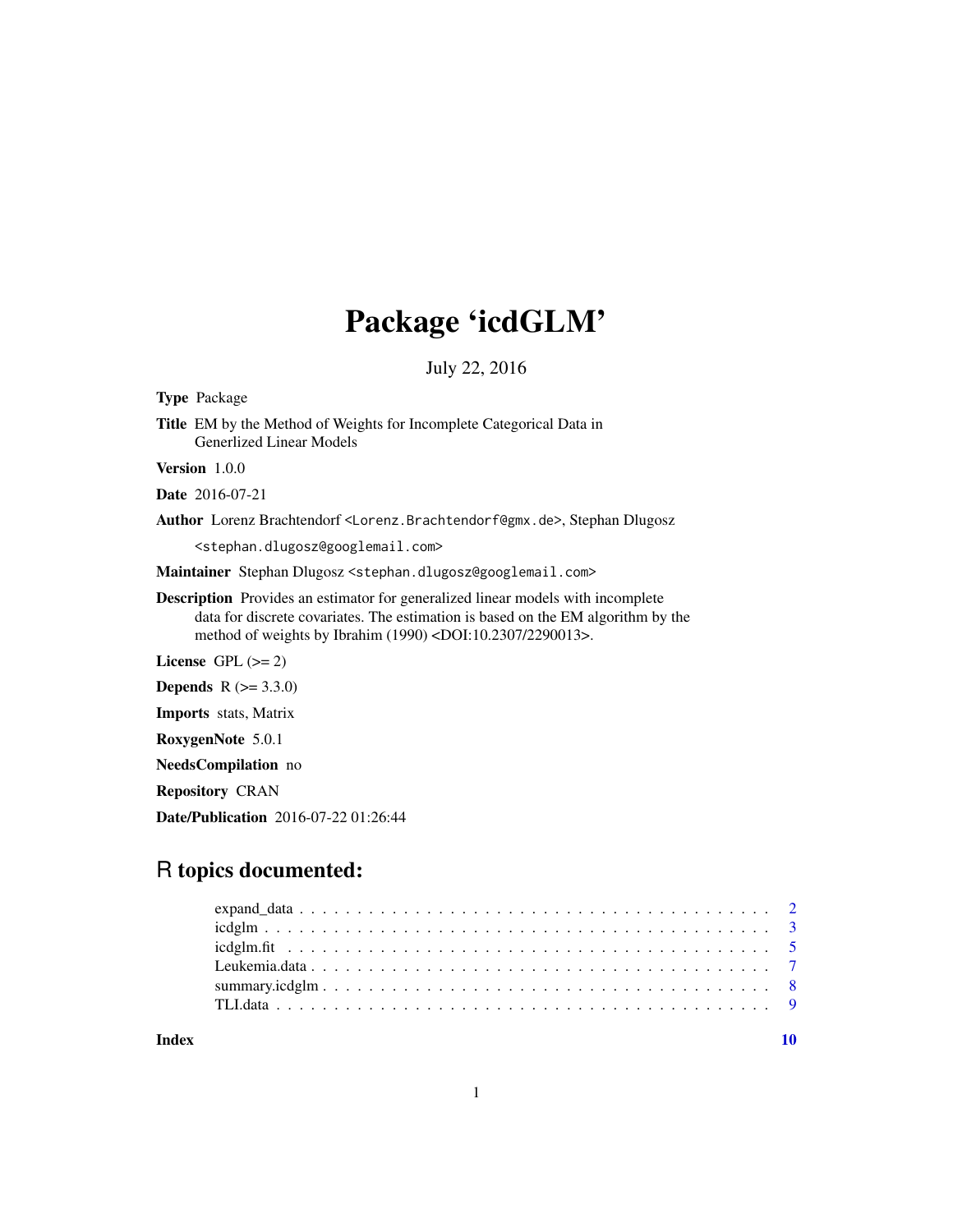<span id="page-1-1"></span><span id="page-1-0"></span>

#### Description

This function fills all incomplete data with a set of possible values equally weighted. This is done in order to apply *[icdglm](#page-2-1)*.

#### Usage

expand\_data(data, y, missing.x, value.set, weights = rep.int(1, NROW(data)), indicator = rep.int(0, NROW(data)))

#### Arguments

| data      | a vector, matrix, list or data frame containing numerics. This data is checked for<br>incompleteness and needs to contain the independent variables for a subsequent<br>regression with n observations and k regressors. Each gap is filled with all values<br>from value.set. New observations are added for each possible value.   |
|-----------|--------------------------------------------------------------------------------------------------------------------------------------------------------------------------------------------------------------------------------------------------------------------------------------------------------------------------------------|
| y         | a vector of integers or numerics. This vector has to be complete and is the<br>dependent variable for a subsequent regression.                                                                                                                                                                                                       |
| missing.x | a vector that contains integers and gives the position of the independent vari-<br>ables, for which the data will be checked for incompleteness, i.e. for a matrix<br>the position of the corresponding columns.                                                                                                                     |
| value.set | a vector of numerics containing all possible values the missing data can take.<br>This set has to be finite.                                                                                                                                                                                                                         |
| weights   | a vector of numerics giving the initial weight of each observation. Default is 1<br>for each observation.                                                                                                                                                                                                                            |
| indicator | a vector of integers that indicates which observations belong to each other. If<br>some columns with incomplete data were already completed, this vector has<br>to be passed here. For raw incomplete data, the function connects observations<br>which belong to each other. Default is 0 for this vector indicating no connection. |

#### Value

expand\_data returns a list with the following elements:

- dataa data frame of the expanded data with all possible observations (independent variables). The dependent variable is included in the last column.
- weightsthe weights for each possible observation.
- indicatora vector which indicates which observations belong to each other. Such observations have the same integer being the indicator.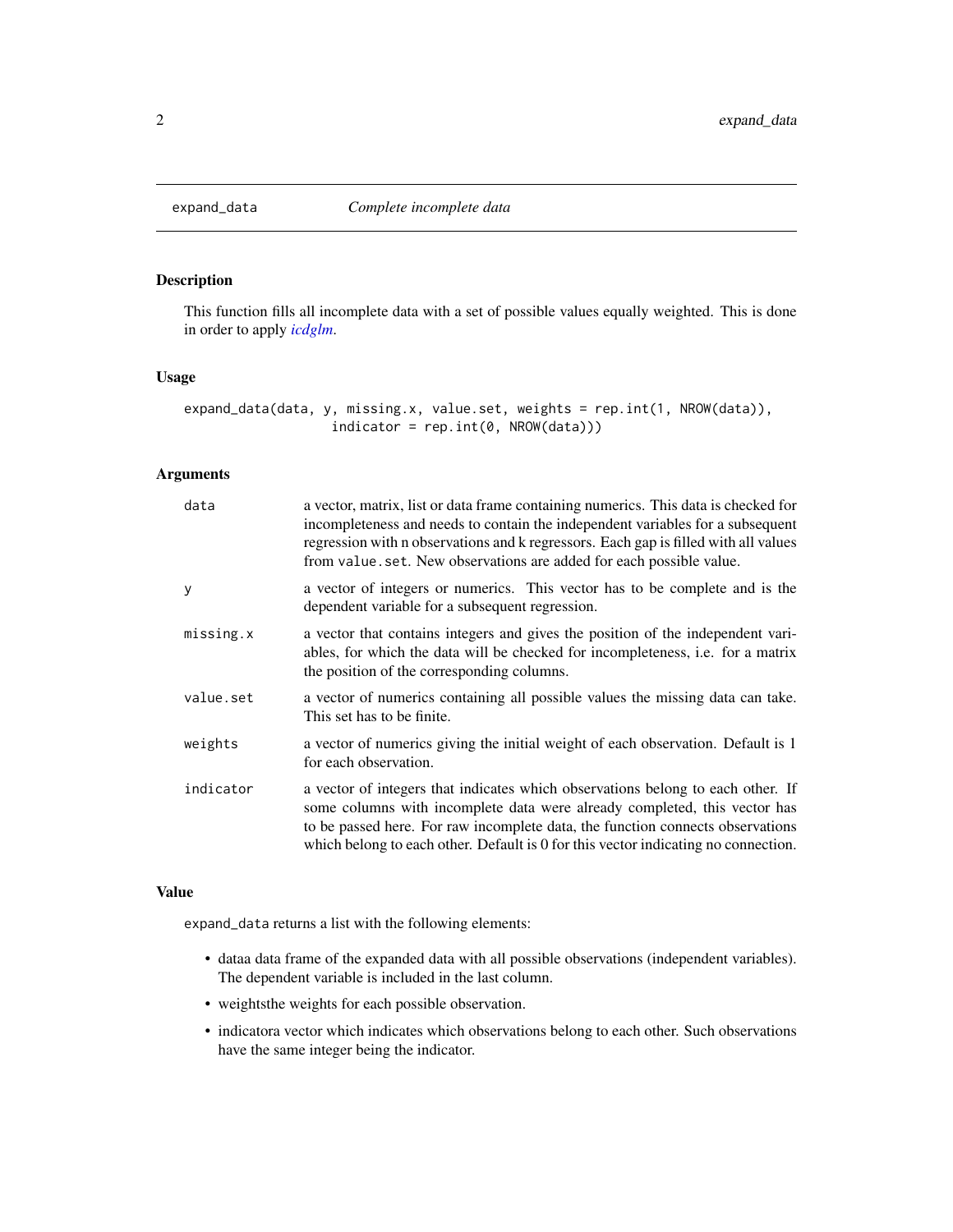#### <span id="page-2-0"></span>icdglm 3

#### Examples

```
data(TLI.data)
         expand_data(data = TLI.data[, 1:3],y = TLI.data[, 4],missing.x = 1:3,
         value.set = 0:1)
```
<span id="page-2-1"></span>

icdglm *EM by the Method of Weights for Incomplete Data in GLMs*

#### Description

This function applies the EM algorithm by the method of weights to incomplete data in a general linearized model.

#### Usage

icdglm(formula, family = binomial(link = "logit"), data, weights = rep.int(1, NROW(data)), indicator = rep.int(0, NROW(data)), control = list(), model = TRUE)

#### Arguments

| formula   | an object of class "formula" (or one that can be coerced to that class): a symbolic<br>description of the model to be fitted.                                                                                                                                   |
|-----------|-----------------------------------------------------------------------------------------------------------------------------------------------------------------------------------------------------------------------------------------------------------------|
| family    | a description of the error distribution and link function to be used in the model.<br>This can be a character string naming a family function, a family function or the<br>result of a call to a family function. (See family for details of family functions.) |
| data      | an optional data frame, list or environment (or object coercible by as data frame<br>to a data frame) containing the variables in the model. If not found in data, the<br>variables are taken from environment (formula)                                        |
| weights   | a vector which attaches a weight to each observation. For incomplete data, this<br>is obtained from expand_data.                                                                                                                                                |
| indicator | a vector that indicates which observations belong to each other. This is obtained<br>from expand_data.                                                                                                                                                          |
| control   | a list of control characteristics used for the iteration process in <i>icdglm.fit.</i> See<br>glm.control for further information how this works. Default settings are:<br>epsilon = $1e-10$ , maxit = $100$ , trace = FALSE.                                   |
| model     | a logical value indicating whether model frame should be included as a compo-<br>nent of the returned value.                                                                                                                                                    |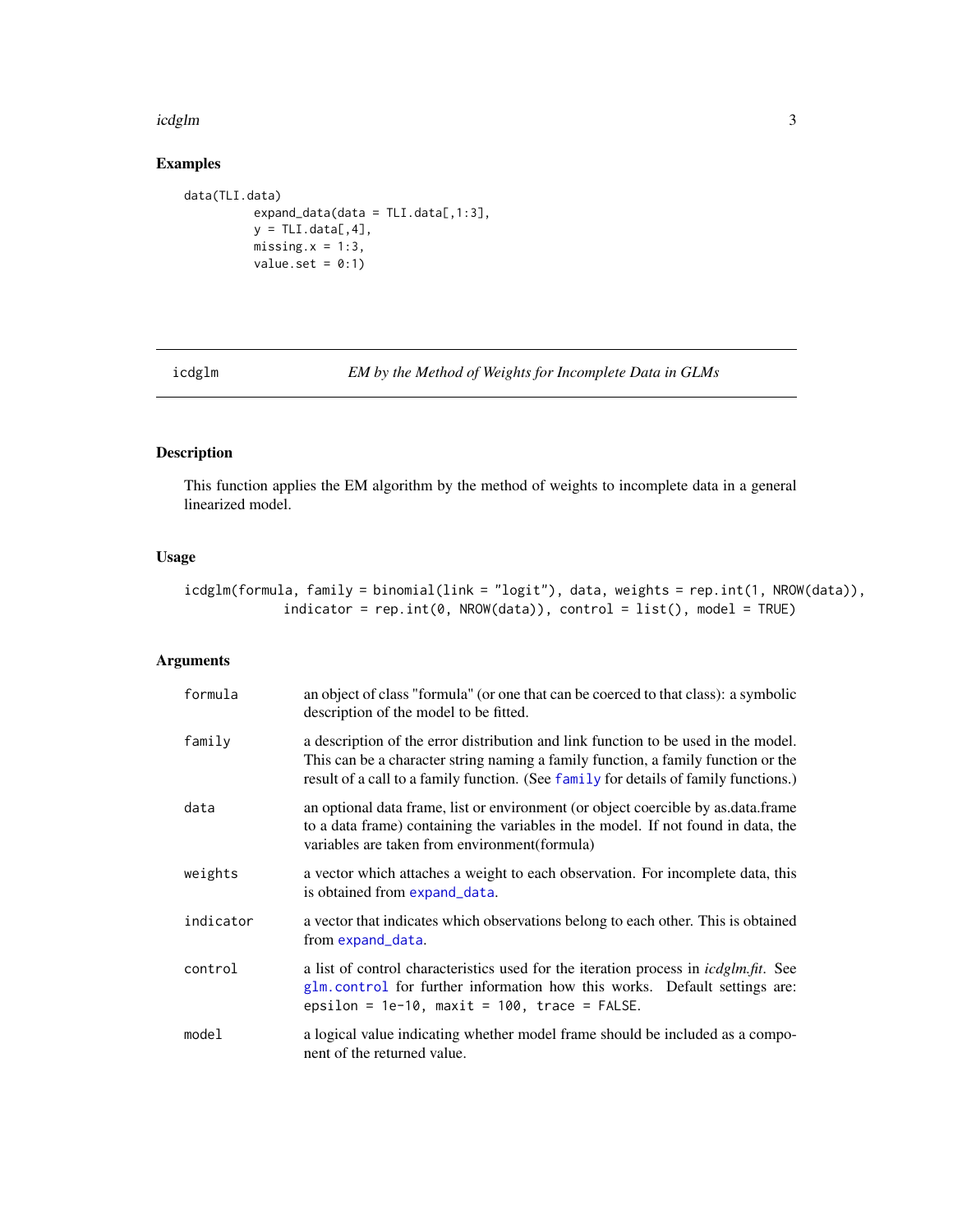#### <span id="page-3-0"></span>Value

*icdglm* returns an object of class inheriting from "icdglm.fit", "glm" and "lm". The function [sum](#page-7-1)[mary.icdglm](#page-7-1) can be used to obtain a summary of the results. icdglm returns a list with the following elements:

- xa matrix of numerics containing all independent variables
- ya vector of numerics containing the dependent variable
- new.weightsthe new weights obtained in the final iteration of *icdglm.fit*
- indicatora vector of integers indicating which observations belong to each other
- [glm.fit](#page-0-0).datatypical glm. fit output for the last iteration. See glm. fit for further information.
- coefficientsa named vector of coefficients
- qrQR Decomposition of the information matrix
- residualsthe residuals of the final iteration
- fitted.valuesthe fitted mean values, obtained by transforming the linear predictors by the inverse of the link function.
- rankthe numeric rank of the fitted linear model
- [family](#page-0-0)the family object used.
- linear.predictorsthe linear fit on link scale
- devianceup to a constant, minus twice the maximized log-likelihood. Where sensible, the constant is chosen so that a saturated model has deviance zero.
- aicsee [glm](#page-0-0)
- null.devianceThe deviance for the null model, comparable with deviance. The null model will include the offset, and an intercept if there is one in the model. Note that this will be incorrect if the link function depends on the data other than through the fitted mean: specify a zero offset to force a correct calculation.
- iteran integer containing the number of iterations in *icdglm.fit* before convergence
- weightsthe working weights, that is the weights in the final iteration of the IWLS fit.
- prior.weightsthe weights initially supplied, a vector of 1s if none were.
- df.residualthe residual degrees of freedom from the initial data set
- df.nullthe residual degrees of freedom from initial data set for the null model
- modelmodel frame
- convergedTRUE if *icdglm* converged.
- callthe match call
- formulathe formula supplied
- termsthe *[terms](#page-0-0)* object used
- datathe data argument
- controlthe value of the *control* argument used

#### References

Ibrahim, Joseph G. (1990). *Incomplete Data in Generalized Linear Models*. Journal of the American Statistical Association, Vol.85, No. 411, pp. 765 - 769.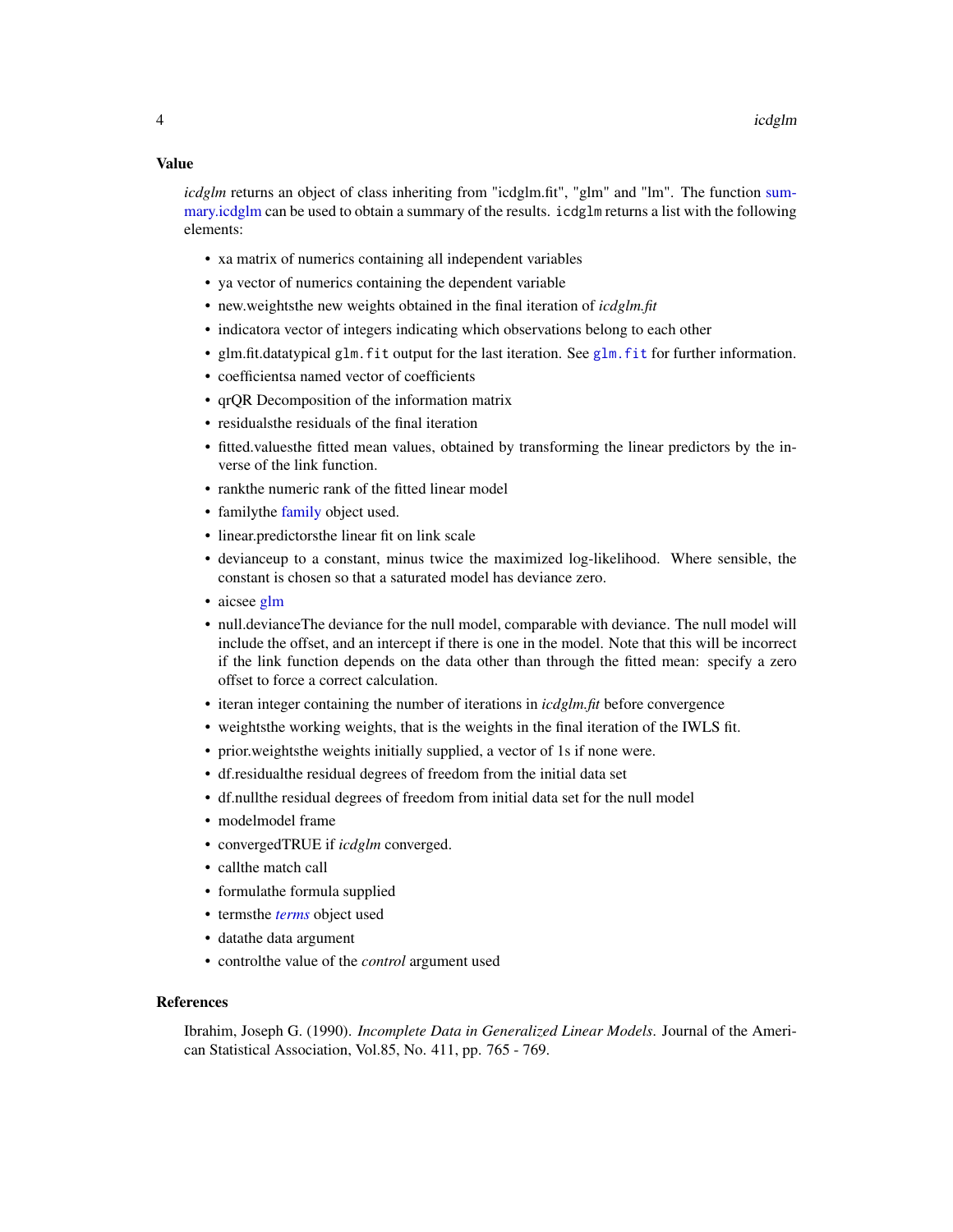#### <span id="page-4-0"></span>icdglm.fit 55 September 2014 1996 September 2014 1997 September 2014 1997 September 2014 1997 September 2014 S

#### See Also

[expand\\_data](#page-1-1), [icdglm.fit](#page-4-1), [glm](#page-0-0), [glm.fit](#page-0-0), [glm.control](#page-0-0), [summary.glm](#page-0-0)

#### Examples

```
data(TLI.data)
          complete.data <- expand_data(data = TLI.data[,1:3],
                                       y = TLI.data[, 4],missing.x = 1:3,
                                       value.set = 0:1)
          example <- icdglm(y \sim x1 + x2 + x3, family = binomial(link = "logit"),
                            data = complete.data$data, weights = complete.data$weights,
                            indicator = complete.data$indicator)
          summary(example)
```
<span id="page-4-1"></span>

| icdglm.fit | EM by the Method of Weights for Incomplete Data in GLMs (Algo- |
|------------|----------------------------------------------------------------|
|            | rithm)                                                         |

#### Description

This function applies the EM algorithm by the method of weights to incomplete data in a general linearized model.

#### Usage

```
icdglm.fit(x, y, weights = rep.int(1, NROW(x)), indicator = rep.int(0, NROW(x)),family = binomial(link = "logit"), control=list())
```
#### Arguments

| $\times$  | a vector, matrix, list or data frame containing the independent variables                                                                                  |
|-----------|------------------------------------------------------------------------------------------------------------------------------------------------------------|
| У         | a vector of integers or numerics. This is the dependent variable.                                                                                          |
| weights   | a vector which attaches a weight to each observation. For incomplete data, this<br>is obtained from expand_data.                                           |
| indicator | a vector that indicates which observations belong to each other. This is obtained<br>from expand_data.                                                     |
| family    | family for glm.fit. See glm or family for more details. Default is binomial (link = $"logit"$ ).                                                           |
| control   | a list of control characteristics. See glm. control for further information. De-<br>fault settings are: epsilon = $1e-10$ , maxit = $100$ , trace = FALSE. |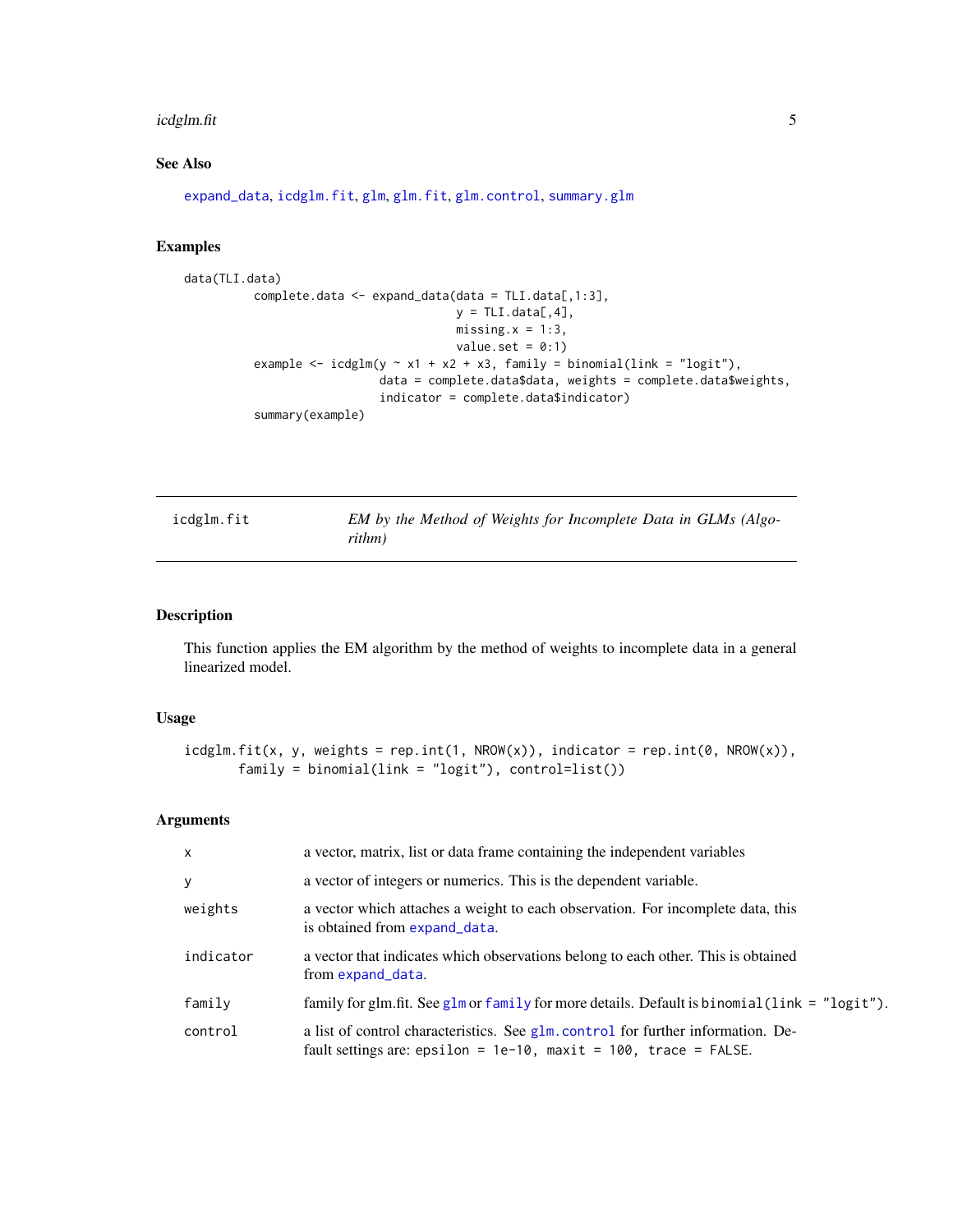<span id="page-5-0"></span>icdglm. fit returns a list with the following elements:

- xa matrix of numerics containing all independent variables
- ya vector of numerics containing the dependent variable
- new.weightsthe new weights obtained in the final iteration of *icdglm.fit*
- indicatora vector of integers indicating which observations belong to each other
- glm.fit.datatypical glm.fit output for the last iteration. See [glm.fit](#page-0-0) for further information.
- coefficientsa named vector of coefficients
- qrQR Decomposition of the information matrix
- residualsthe residuals of the final iteration
- fitted.valuesthe fitted mean values, obtained by transforming the linear predictors by the inverse of the link function.
- rankthe numeric rank of the fitted linear model
- [family](#page-0-0)the family object used.
- linear.predictorsthe linear fit on link scale
- devianceup to a constant, minus twice the maximized log-likelihood. Where sensible, the constant is chosen so that a saturated model has deviance zero.
- aicsee [glm](#page-0-0)
- null.devianceThe deviance for the null model, comparable with deviance. The null model will include the offset, and an intercept if there is one in the model. Note that this will be incorrect if the link function depends on the data other than through the fitted mean: specify a zero offset to force a correct calculation.
- iteran integer containing the number of iterations in *icdglm.fit* before convergence
- weightsthe working weights, that is the weights in the final iteration of the IWLS fit.
- prior. weights the weights initially supplied, a vector of 1s if none were.
- df.residualthe residual degrees of freedom from the initial data set
- df.nullthe residual degrees of freedom from initial data set for the null model
- modelmodel frame
- convergedTRUE if *icdglm* converged.
- callthe match call
- formulathe formula supplied
- termsthe *[terms](#page-0-0)* object used
- datathe data argument
- controlthe value of the *control* argument used

#### References

Ibrahim, Joseph G. (1990). *Incomplete Data in Generalized Linear Models*. Journal of the American Statistical Association, Vol.85, No. 411, pp. 765 - 769.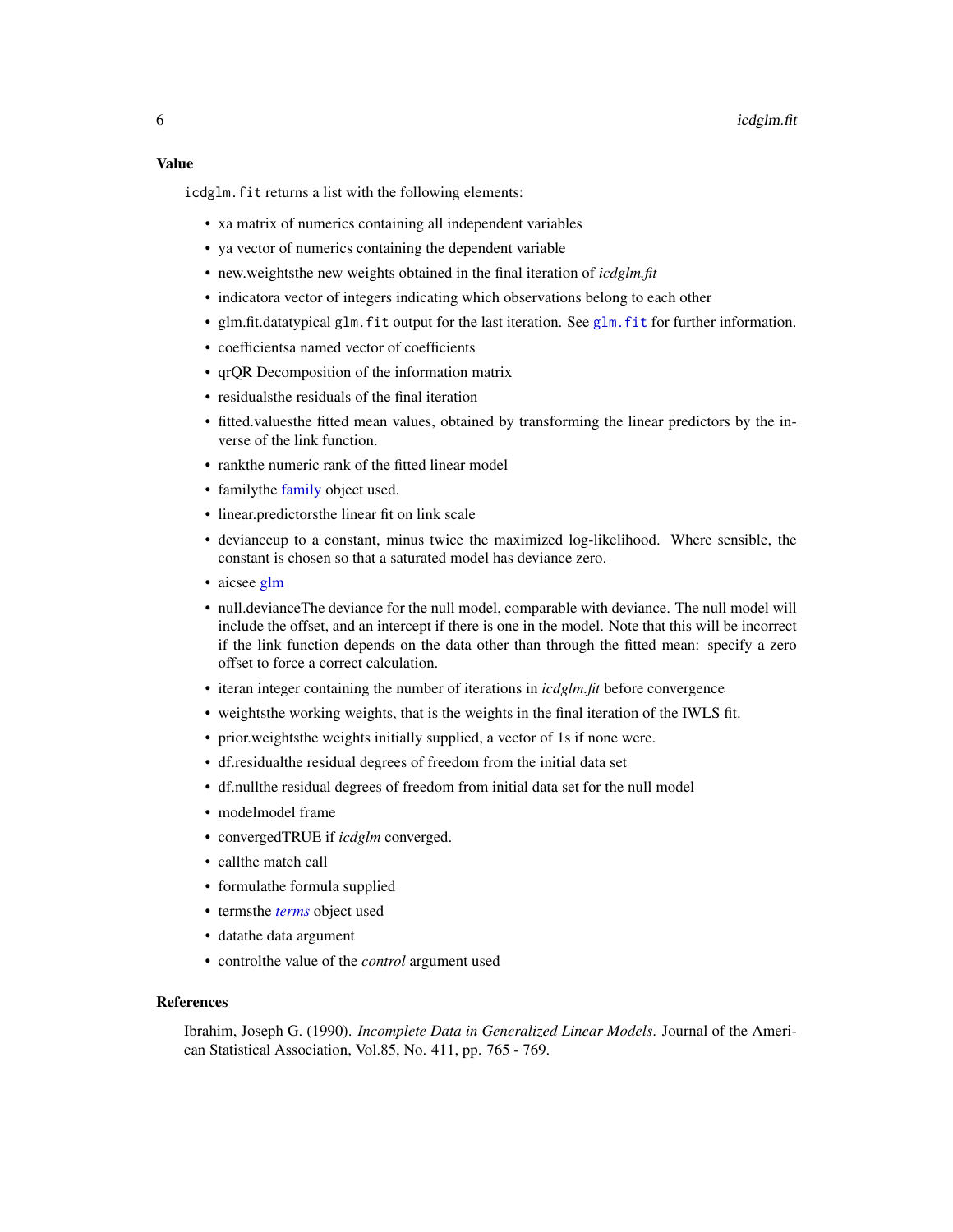#### <span id="page-6-0"></span>Leukemia.data 7

#### See Also

[expand\\_data](#page-1-1), [icdglm](#page-2-1) [glm.fit](#page-0-0), [glm.control](#page-0-0), [summary.glm](#page-0-0)

#### Examples

```
data(TLI.data)
          complete.data <- expand_data(data = TLI.data[, 1:3],
                                       y = TLI.data[, 4],missing.x = 1:3,
                                       value.set = 0:1)
          example1 <- icdglm.fit(x = complete.data$data[, 1:3],
                                 y = complete.data$data[, 4],
                                 weights = complete.data$weights,
                                 indicator = complete.data$indicator,
                                 family = binomial(link = "logit"),
                                 control = list(epsilon = 1e-10,maxit = 100, trace = TRUE)
```
Leukemia.data *Survival Times of 33 Leukemia Patients*

#### Description

This data set is taken from Ibrahim, Joseph G. (1990). *Incomplete Data in Generalized Linear Models*. Journal of the American Statistical Association, Vol.85, No. 411, pp. 765 - 769. The original source is Feigl, P., and Zelen, M. (1965), *Estimation of Exponential Survival Probabilities With Concomitant Information*, Biometrics, 21, pp. 826-838.

#### Usage

data(Leukemia.data)

#### Format

A data frame with 33 observations on the following 3 variables.

- x1 a numeric vector (covariate)
- x2 a numeric vector (covariate)
- y a numeric vector (the dependent variable)

#### Source

Feigl, P., and Zelen, M. (1965), *Estimation of Exponential Survival Probabilities With Concomitant Information*, Biometrics, 21, pp. 826-838. Ibrahim, Joseph G. (1990). *Incomplete Data in Generalized Linear Models*. Journal of the American Statistical Association, Vol.85, No. 411, pp. 765 - 769.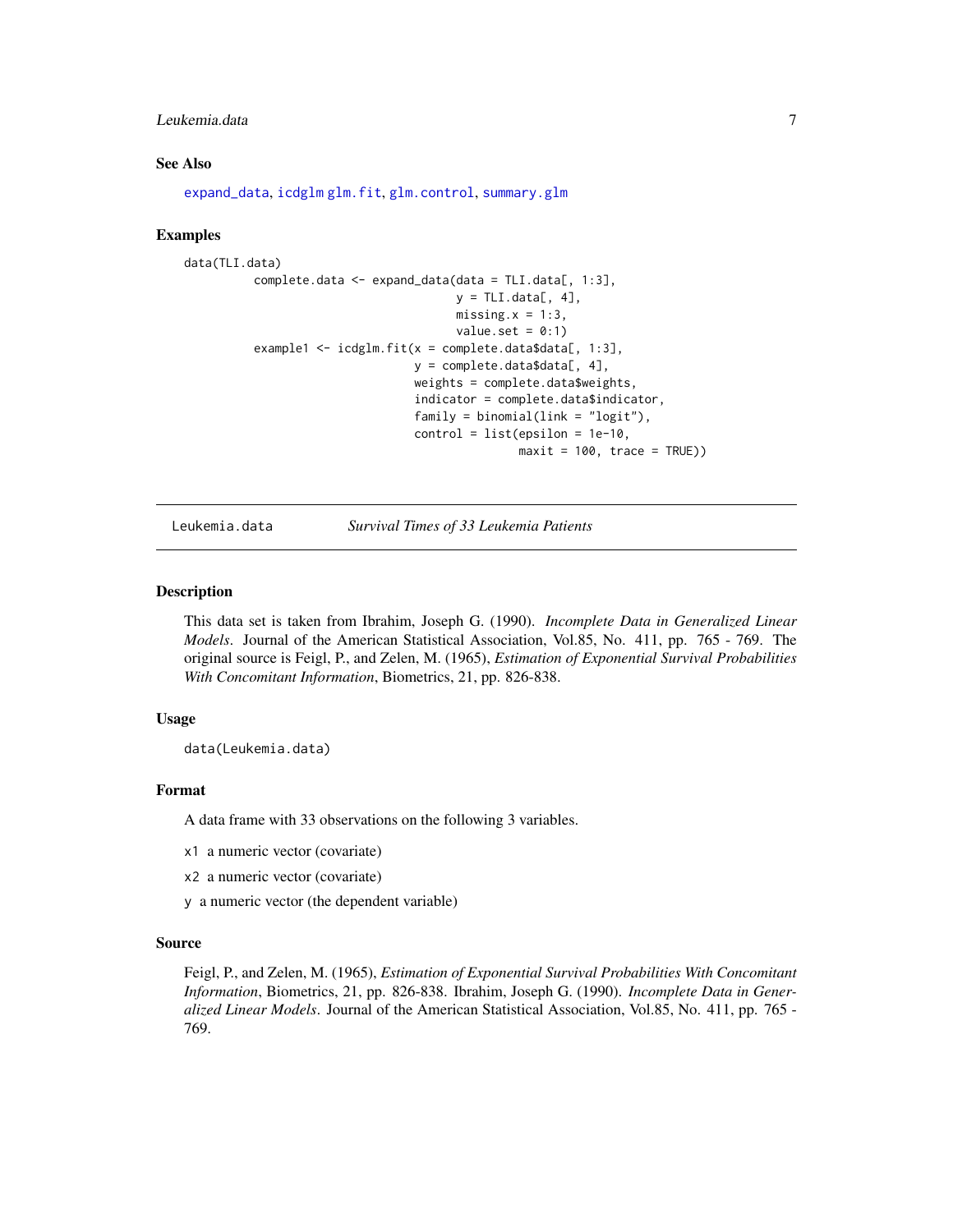<span id="page-7-1"></span><span id="page-7-0"></span>

#### Description

This function gives a summary of the output of *[icdglm](#page-2-1)*. *summary.icdglm* inherits from *summary.glm*.

#### Usage

```
## S3 method for class 'icdglm'
summary(object, dispersion = NULL, correlation = FALSE, symbolic.cor = FALSE, ...)
```
#### Arguments

| object       | an object of class "icdglm", usually, a result of a call to <i>icdglm</i> .                                                                                                    |
|--------------|--------------------------------------------------------------------------------------------------------------------------------------------------------------------------------|
| dispersion   | the dispersion parameter for the family used. Either a single numerical value<br>or NULL (the default), when it is inferred from object (see details of sum-<br>$mary, glm$ ). |
| correlation  | logical, if TRUE, the correlation matrix of the estimated parameters is returned<br>and printed.                                                                               |
| symbolic.cor | logical, if TRUE, print the correlations in a symbolic form (see symnum) rather<br>than as numbers.                                                                            |
| $\cdots$     | further arguments passed to or from other methods.                                                                                                                             |

#### Value

*summary.icdglm* returns an object of class "*summary.icdglm*", a list with components:

- callfunction call of *object*
- termsthe *[terms](#page-0-0)* object used.
- familythe component from *object*
- deviancethe component from *object*
- aicthe component from *object*
- df.residualthe residual degrees of freedom of the initial data set
- null.deviancethe component from *object*
- df.nullthe residual degrees of freedom for the null model.
- iterthe number of iterations in *icdglm.fit*, component from *object*
- deviance.residthe deviance residuals: see *[residuals.glm](#page-0-0)*
- coefficientsthe matrix of coefficients, (corrected) standard errors, t-values and p-values.
- aliasednamed logical vector showing if the original coefficients are aliased.
- dispersioneither the supplied argument or the inferred/estimated dispersion if the latter is NULL.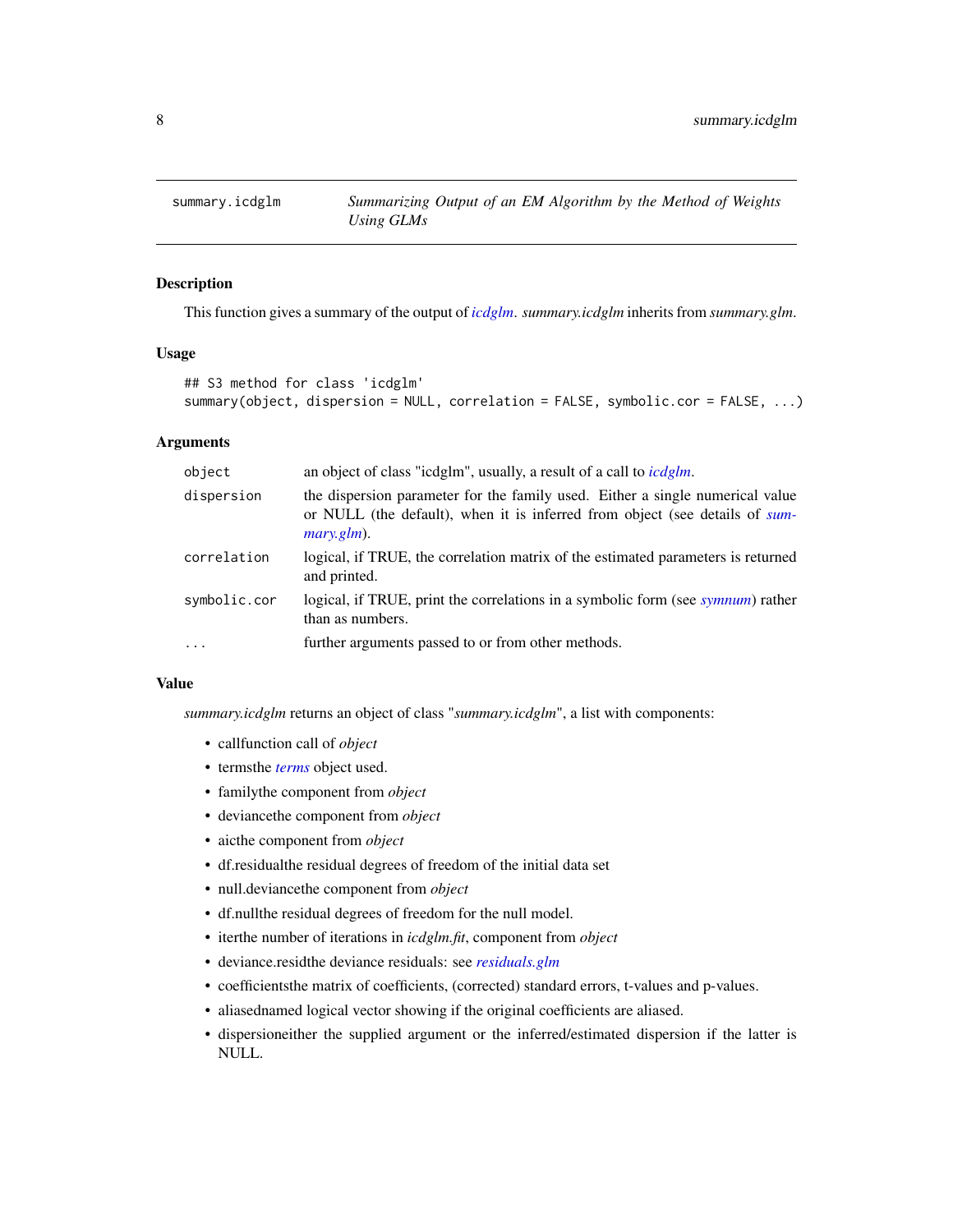#### <span id="page-8-0"></span>TLI.data 9

- dfa 3-vector of the rank of the model and the number of residual degrees of freedom, plus number of coefficients (including aliased ones).
- cov.unscaledthe unscaled (dispersion = 1) estimated covariance matrix of the estimated coefficients.
- cov.scaledditto, scaled by dispersion
- correlation(only if *correlation* is *TRUE*) The estimated correlations of the estimated coefficients.
- symbolic.cor(only if *correlation* is *TRUE*) The value of the argument symbolic.cor.

#### Note

The description of this function is taken from *[summary.glm](#page-0-0)* apart from a few differences.

#### See Also

[icdglm](#page-2-1), [summary.glm](#page-0-0), [summary](#page-0-0), [glm](#page-0-0)

TLI.data *TLI Study of 82 Patients*

#### **Description**

This data set is taken from Ibrahim, Joseph G. (1990). *Incomplete Data in Generalized Linear Models*. Journal of the American Statistical Association, Vol.85, No. 411, pp. 765 - 769. The original source is Colice, G. L., Stukel, T. A., and Dain, B. (1989), *Laryngeal Complications of Prolonged Intubation*, Chest, No. 96, pp. 877-884.

#### Usage

data(TLI.data)

#### Format

A data frame with 82 observations on the following 4 variables (3 independent variables and 1 dependent variable).

- x1 a numeric vector
- x2 a numeric vector
- x3 a numeric vector
- y a numeric vector (the dependent variable)

#### Source

Colice, G. L., Stukel, T. A., and Dain, B. (1989), *Laryngeal Complications of Prolonged Intubation*, Chest, No. 96, pp. 877-884. Ibrahim, Joseph G. (1990). *Incomplete Data in Generalized Linear Models*. Journal of the American Statistical Association, Vol.85,